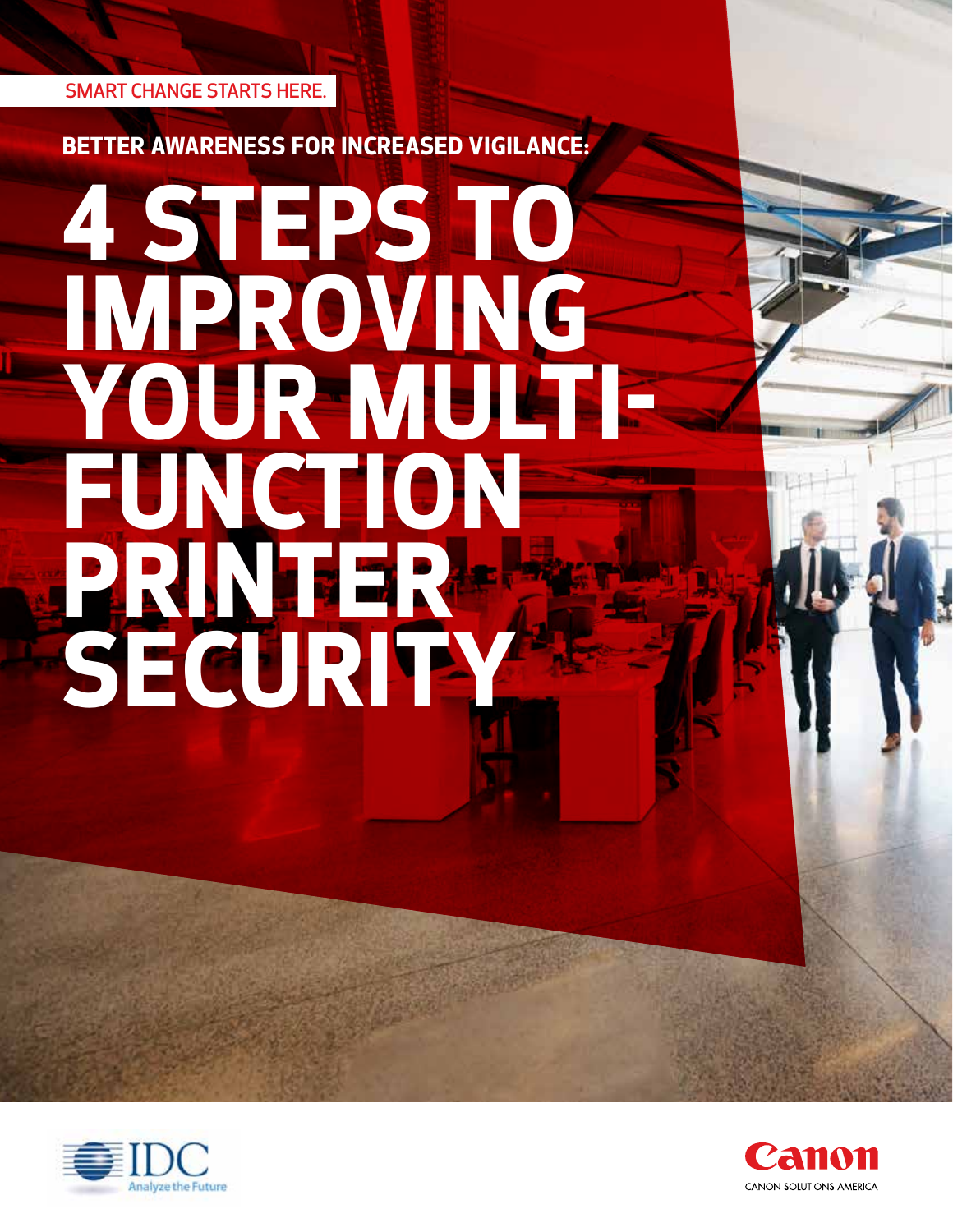## **MINING THE BENEFITS OF EXPERIENCE**

One advantage that has come out of the numerous data and security breaches over the past couple of years is an increased level of vigilance and interest in security on the part of the end user. Whereas in the past, providers often had to enforce the importance of security on customers, recently the customer has become more proactive in regards to security solutions.

This increased vigilance has expanded into a number of arenas that previously were not high-awareness areas. The multifunction printer (MFP), for example, has always been an area in which security can be compromised, based simply on the fact that one of the most common security breaches is confidential information left sitting in the output tray.

But today's MFPs are more than simply output devices—they are sophisticated network components with embedded web servers and the ability to connect

directly to host applications and cloud-based services. Along with the obvious physical risks, the unsecured networked MFP can become vulnerable to malicious hacks and data breaches from outside the firewall. With that in mind, there are numerous problems that can present themselves when it comes to printer and MFP data security, and many solutions that can be employed.



### **END USERS ARE TAKING NEW INITIATIVES TO PROACTIVELY ADDRESS SECURITY SOLUTIONS.**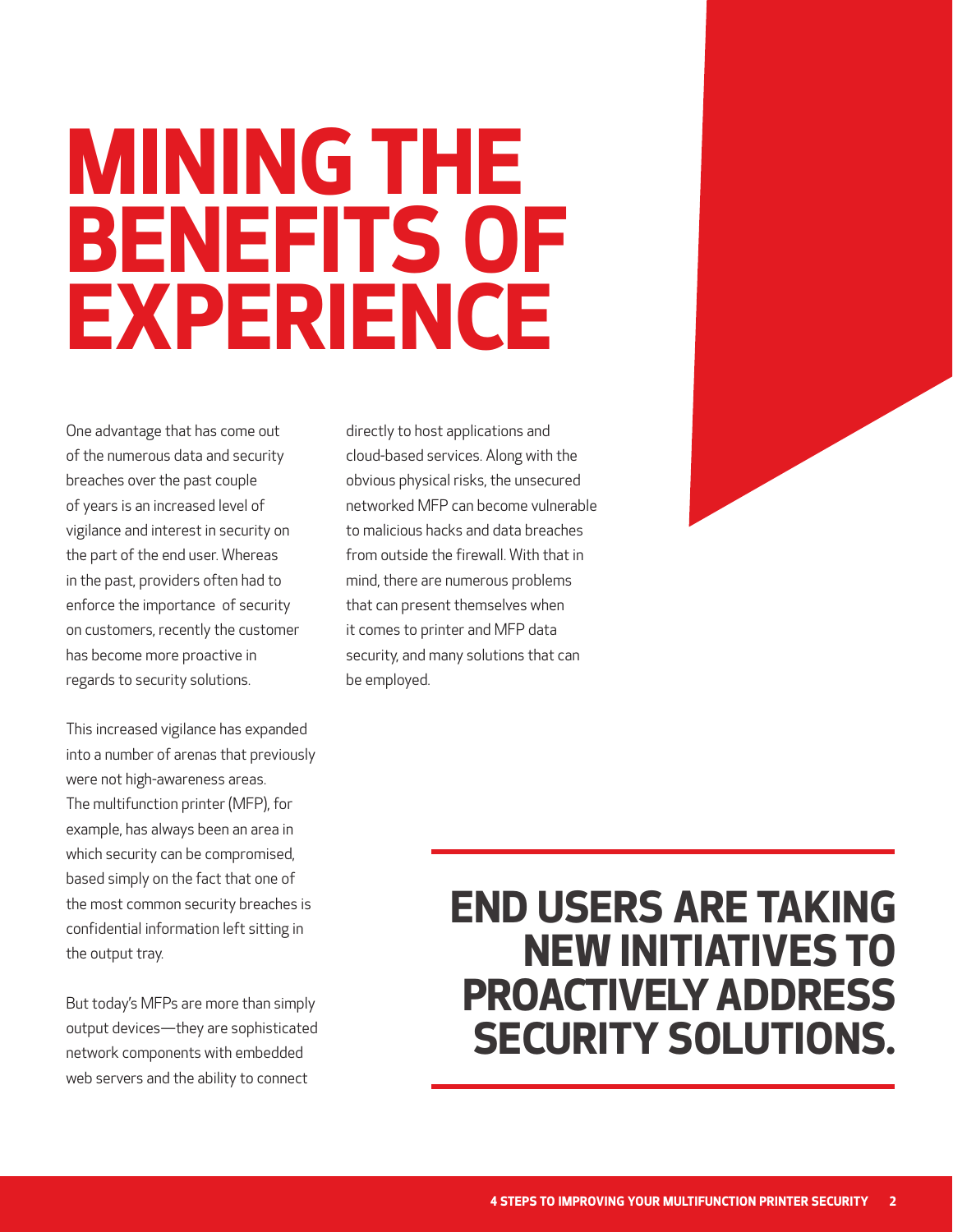#### **THERE ARE MULTIPLE WAYS TO GRANT OR BAR ACCESS TO USERS.**

### **MANAGE ACCESS STEP 1:**

Increasingly, IT administrators are tasked with managing user access to printers and MFPs. User authentication features such as passwords, cards, or biometric authentication can be used in follow-me or pull printing, ensuring that a print job is not output to a workgroup device until the user is at the device. These measures can also help reduce the risk that

documents could be e-mailed or faxed without authentication, helping to prevent secure documents from being inappropriately distributed, or allowing for an audit trail if they are. Additionally, different levels of access can be granted to various users, blocking guests or low-level employees from more sensitive material, higher-level functions, and server-level access.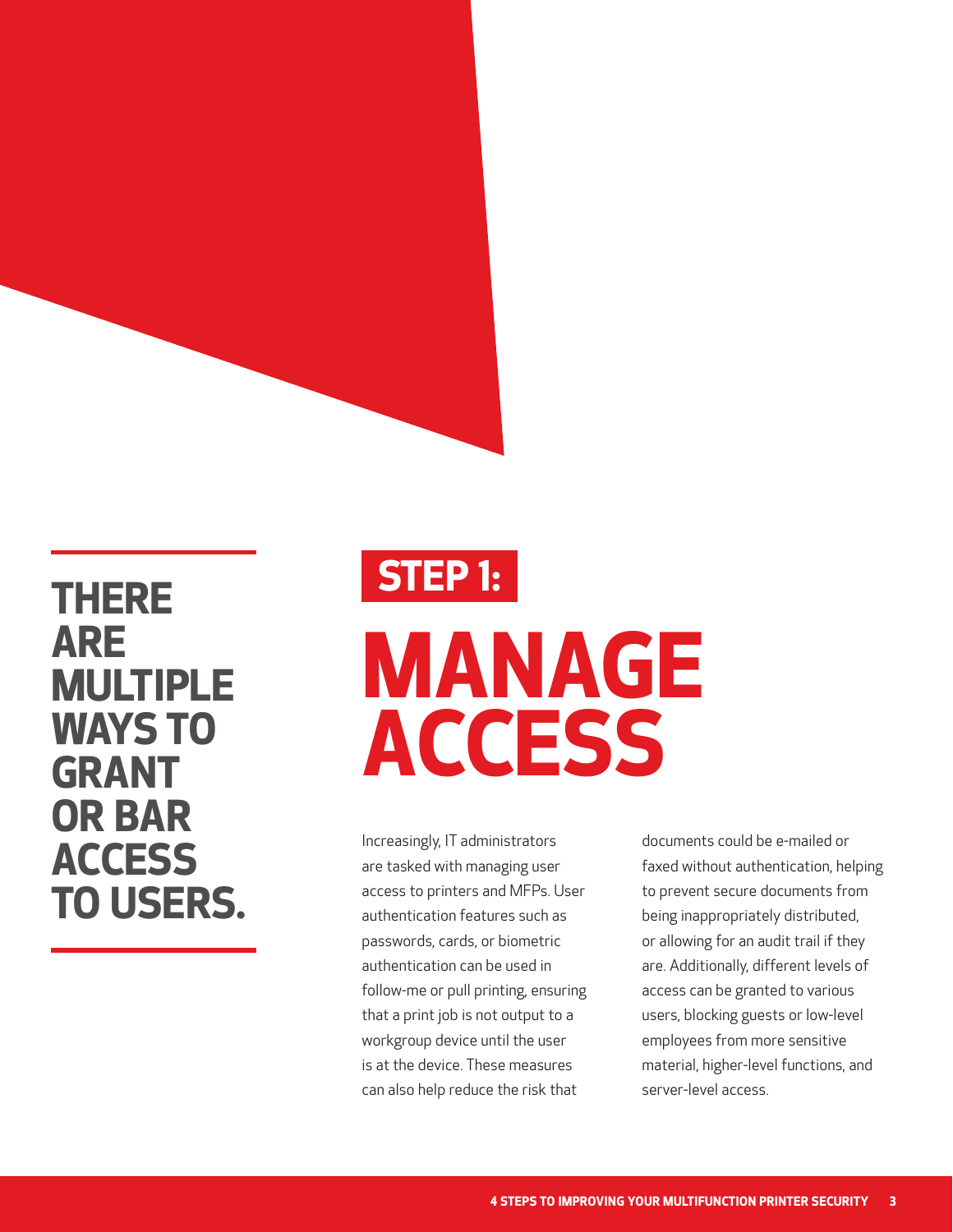

### **ADDRESS CONCERNS WITH SECURE MOBILE PRINTING**

Continued use of mobile technologies in the corporate sector is creating a whole new set of security risks and potential vulnerabilities. While its adaptation has not necessarily been as quick as some might like, there is no question that the ability to print from tablets and smartphones is in demand. A 2015 study by International Data Corporation (IDC) found 75 percent of users said the business value of mobile printing was similar to PC printing, and 15 percent said it was greater.<sup>1</sup>

As mobile printing becomes more common, a core question exists in regards to who is allowed to print and on which devices. As with the authentication measures mentioned above, mobile device users can be granted varying levels of access to workgroup MFPs, ensuring that secure data is controlled, and that all data is limited from entering or leaving the network without proper authorization.

**A 2015 IDC STUDY ASKED RESPONDENTS TO QUALIFY THE BUSINESS VALUE OF MOBILE PRINTING IN RELATION TO PC PRINTING.**

> **SAID "SIMILAR" 75%**

**SAID "GREATER" 15%**

1. IDC, Mobile Device Users/Non-Users: Print, Scan, Document Management, Worldwide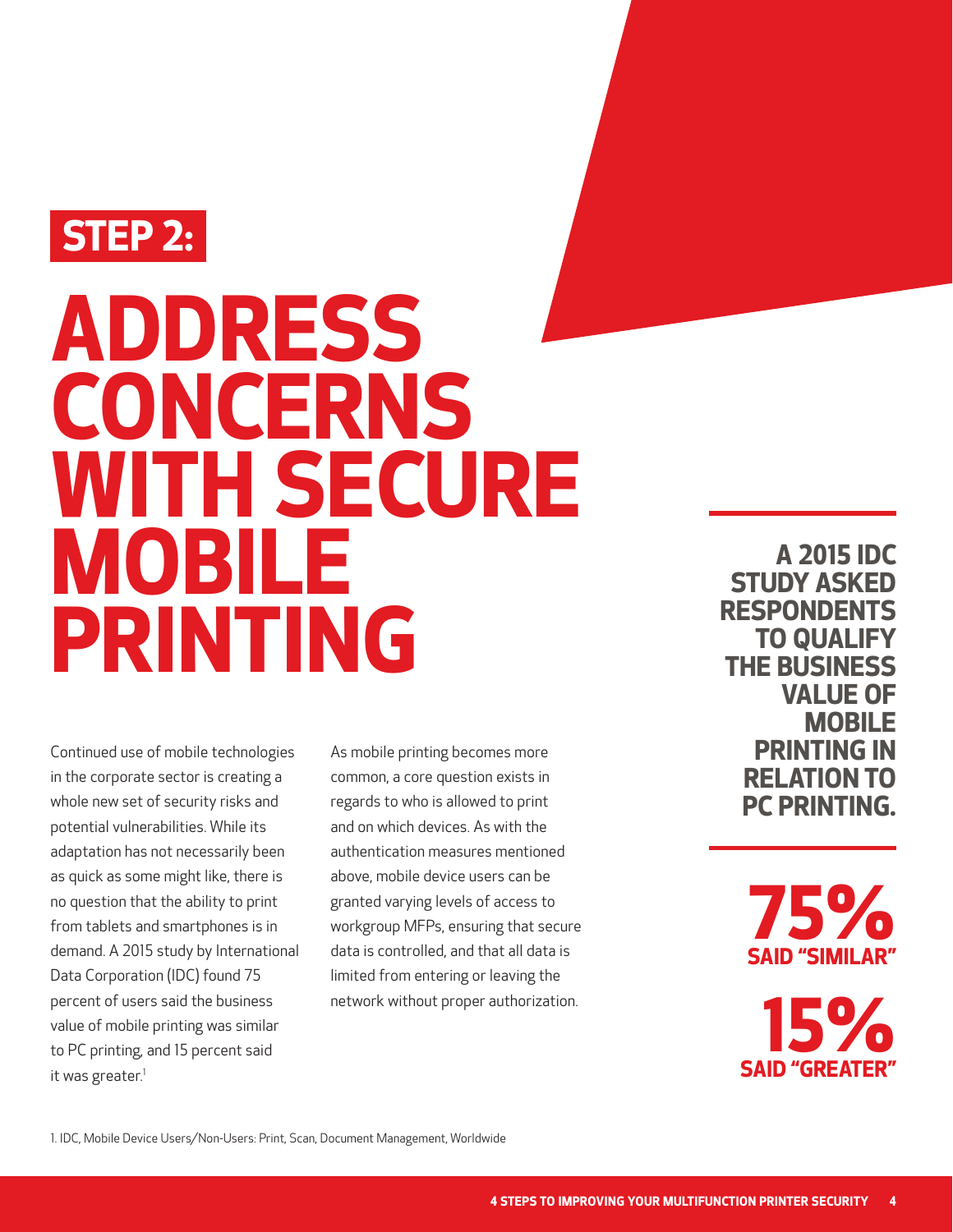

## **SECURE HARD DRIVES**

The internal storage device of an unsecured network printer can be a threat to security, not just while the device is in active use, but afterwards. User authentication can help control access to the documents and data stored on the drive, as they can be encrypted to allow only certain users access. Disk encryption features can also protect data in the event of the physical theft of the device or drive the Advanced Encryption Standard (AES) is recognized as a preferred form of encryption, so it is advisable to ensure an MFP meets this standard. An additional layer of security can be found in a Trusted Platform Module

(TPM), a dedicated microprocessor that can secure hardware through cryptographic keys. The sensitive data is stored separately from the MFP and ensures the MFP's hard drive will work only on the device containing the original TPM.

Automatic disk wiping and log wiping are also important features not-only to have, but to enable. And when an MFP reaches end of life, before disposal the hard drive should be wiped to a level that meets what are often strict levels of compliance required by various industries.

**MFP INTERNAL STORAGE DEVICES PRESENT ANOTHER LEVEL OF RISK.**

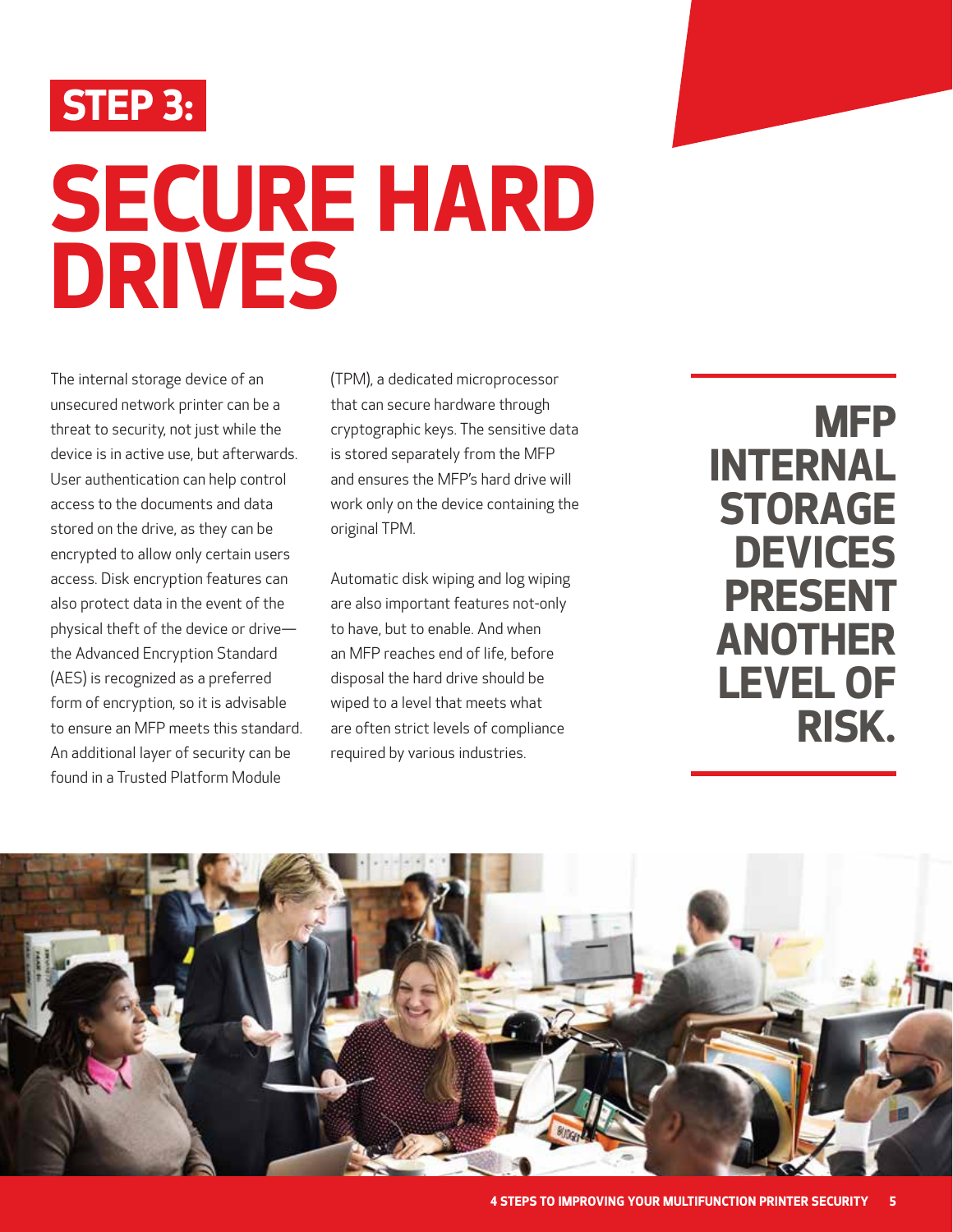

## **SECURE THE NETWORK**

The Internet of Things (IoT) practically began with the networked printer, and by definition, the data traveling to and from an MFP is vulnerable to hacking, viruses, and other breaches. While there is frequently a perception that IT departments don't work on printers, the truth is that printers are an integral part of the network that are vulnerable and must be secured. MFPs should be behind a firewall, just like every other network-enabled device,

and SSL encryption should be used for the web interface.

As with most devices on the network, user education and compliance is key to ensuring the security of the network. Awareness of the MFP as a fully integrated, networked device vulnerable to the same issues as a computer is key for all users, from the CIO on down.



### **DATA TRAVELLING TO AND FROM THE MFP IS VUNERABLE TO HACKING.**